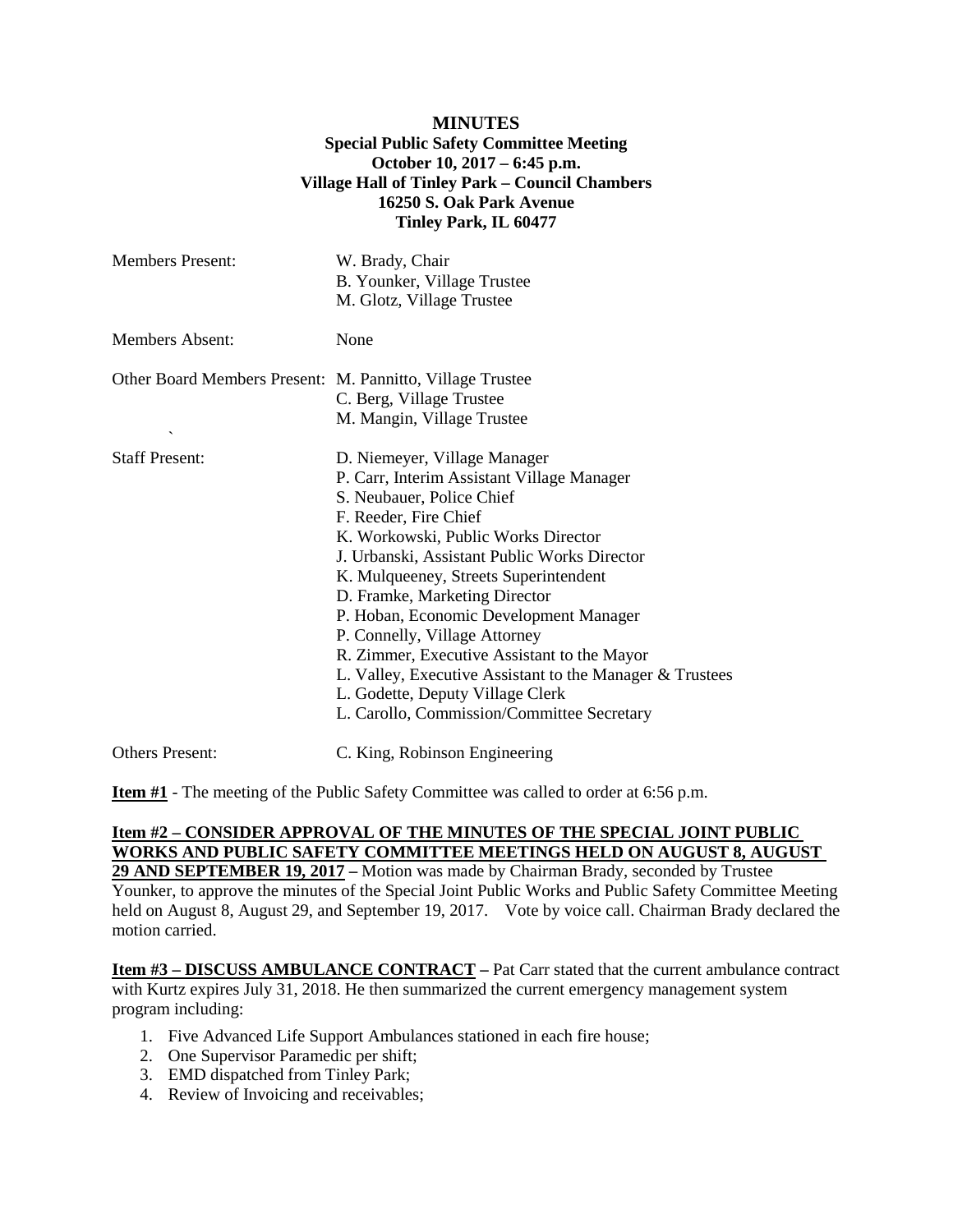### **Minutes Meeting of Public Safety Committee October 10, 2017**

- 5. Percentage of billing;
- 6. Day to day operational control by Fire Department shift commander; and
- 7. Automated Dispatch.

The Village currently receives EMS calls in excess of 6,000 requests per year with an average response time of four minutes.

Staff requests direction from the Committee on the following four options for EMS service in Tinley Park:

- 1. Two year extension of current contract;
- 2. RFP;
- 3. In house service; and
- 4. Blended contracted and In house service.

Motion was made by Trustee Glotz, seconded by Trustee Brady, to recommend a two year extension of Kurtz Contract to the Board. Vote by voice. Trustee Younker voted Nay. Chairman Brady declared the motion carried.

After discussion by the Committee a motion was made by Trustee Brady, seconded by Trustee Glotz to amend the original motion and to provide information on all four options to the Committee. Vote by voice call. Trustee Younker voted Nay. Chairman Brady declared the motion carried.

Motion was made by Trustee Brady, seconded by Trustee Glotz, to approve the motion as amended. Vote by voice call. Trustee Younker voted Nay. Chairman Brady declared the motion carried.

**Item #4 – DISCUSS POLICE DEPARTMENT STAFF STUDY –** Chief Neubauer presented an overview of the Police Department Staffing Study. He stated that in August of 2017 a Request for Proposal (RFP) was sent out for the purpose of establishing a contract with a qualified firm to provide consulting services for a police department staffing analysis. Six companies responded to the RFP. The proposals were reviewed and the following three companies were chosen for interviews: Northwestern Center for Public Safety; Alexander Weiss; and Resource Management Associates. Alexander Weiss withdraw their proposal. After interviews were conducted, staff determined that Northwestern Center for Public Safety was best suited to conduct a staffing study. This organization has conducted numerous staffing studies, and their methodology is taught throughout the nation at their police executive course. The timeline for the Northwestern Center to complete the study is approximately 90 days. Northwestern Center for Public Safety proposed a fee of \$30,250 to conduct the staffing study, \$25,000 has been budgeted in the Fiscal Year 2018 Budget.

After discussion by the Committee, staff was directed to contact Northwestern Center for Public Safety and get references from the State of Illinois and present staffs findings at a Public Safety Committee before this study is present to the Board.

**Item #5 – PUBLIC SAFETY FACEBOOK PAGE –** Chief Neubauer presented an update on the Public Safety Facebook Page. He stated that Police, Fire, 911 Center, IT and Marketing Departments are developing a Public Safety Facebook Page. This group has been working to develop a policy, criteria and training for his Facebook Page. Once developed, the policy will be brought before the Public Safety Committee. Chief Neubauer noted that those in the Neighborhood Watch program have also given their input to this plan. After discussion the Committee directed Staff to continue working on this Facebook Page.